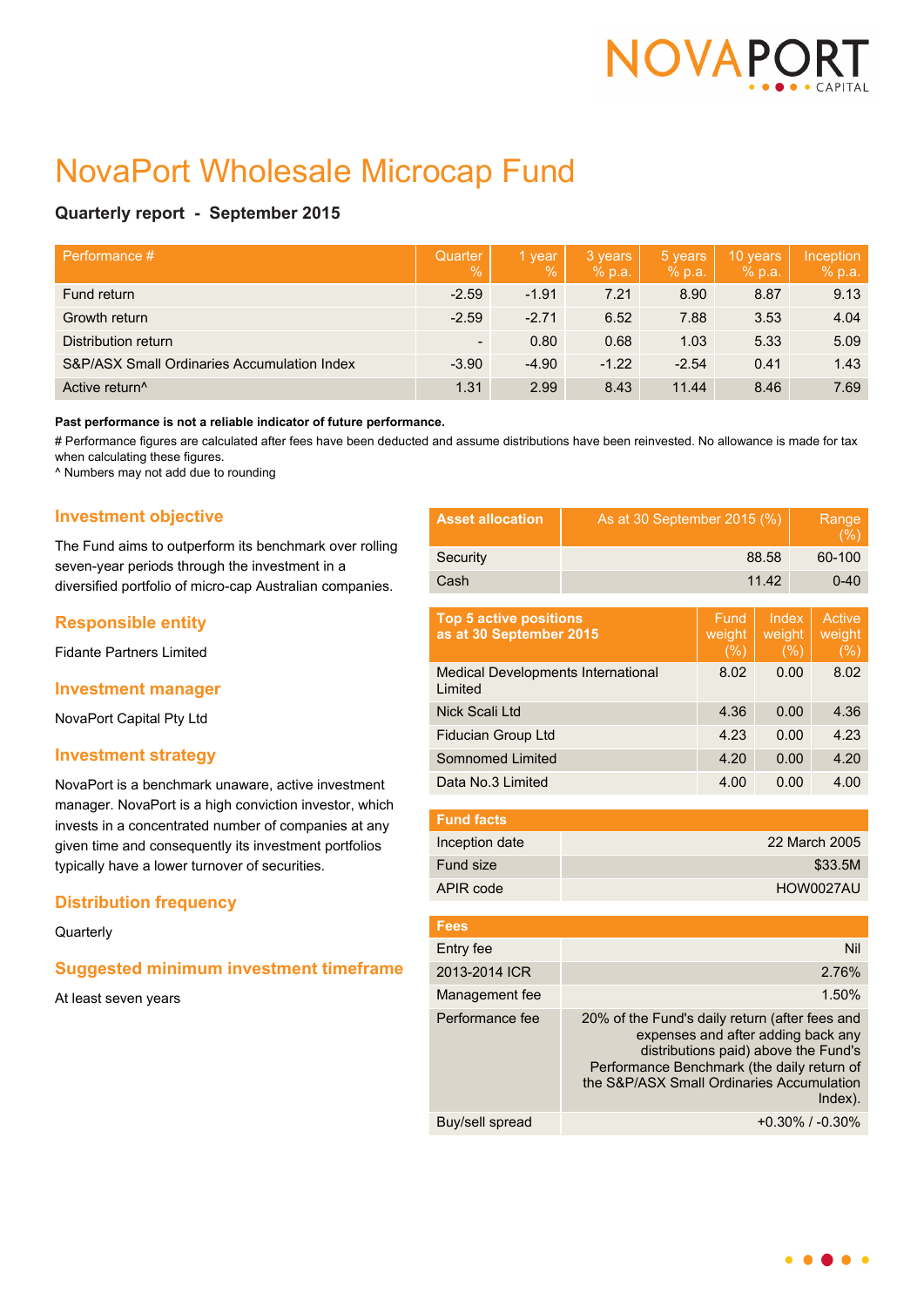# **Sector exposure as at 30 September 2015**



# **Market overview**

During the September quarter 2015, the Australian Small Ordinaries continued to play on the swings and the roundabouts, trading within a range defined over four years past. The benchmark lost 7.5% of its value over the July and August, then a rally commenced in September which trimmed these losses to 3.9% for the quarter. Once again, selling pressure was concentrated on resources stocks, which suffered a hefty 25% aggregate decline over the quarter while industrials were flat.

Much of the weakness in the resources sector can be explained by ongoing concerns surrounding the health of the Chinese economy. The Chinese stock market collapsed by nearly 27% over just 10 days during August. The US and local share market mirrored this mini collapse to varying degrees. Another notable external influence during the quarter was US monetary policy, where expectations for the timing of an increase in the United States Federal Reserve (Fed) funds rate were again extended.

Despite market gyrations, earnings results posted by smaller companies during August were on the whole in line with expectations and certainly better than those reported over recent years. This is consistent with our view that the market's current expectations are generally achievable and realistic, which we believe represents a sound foundation for investors. The US quarterly earnings season is underway at the time of writing and the coming weeks will provide an update on the health of many global industries.

Hefty falls in commodity prices and the Australian dollar over the last year have had a substantial impact on the underlying profitability of many companies in our universe. Much of this has been reflected in share prices however as the dust settles it is inevitable that investment opportunities will emerge.

## **Fund performance summary**

The S&P/ASX Small Ordinaries Accumulation Index returned -3.90% for the quarter. The fund outperformed the market and delivered a -2.59% return over the quarter.

## **Performance of key securities**

## **Key contributors**

| Security name                              | Sector                 |         | Active weight %   Value added % |
|--------------------------------------------|------------------------|---------|---------------------------------|
| Medical Developments International Limited | <b>Health Care</b>     | 8.02    | 1.69                            |
| Data No.3 Limited                          | Information Technology | 4.00    | 1.50                            |
| Liquefied Natural Gas Ltd                  | Energy                 | $-0.57$ | 1.07                            |